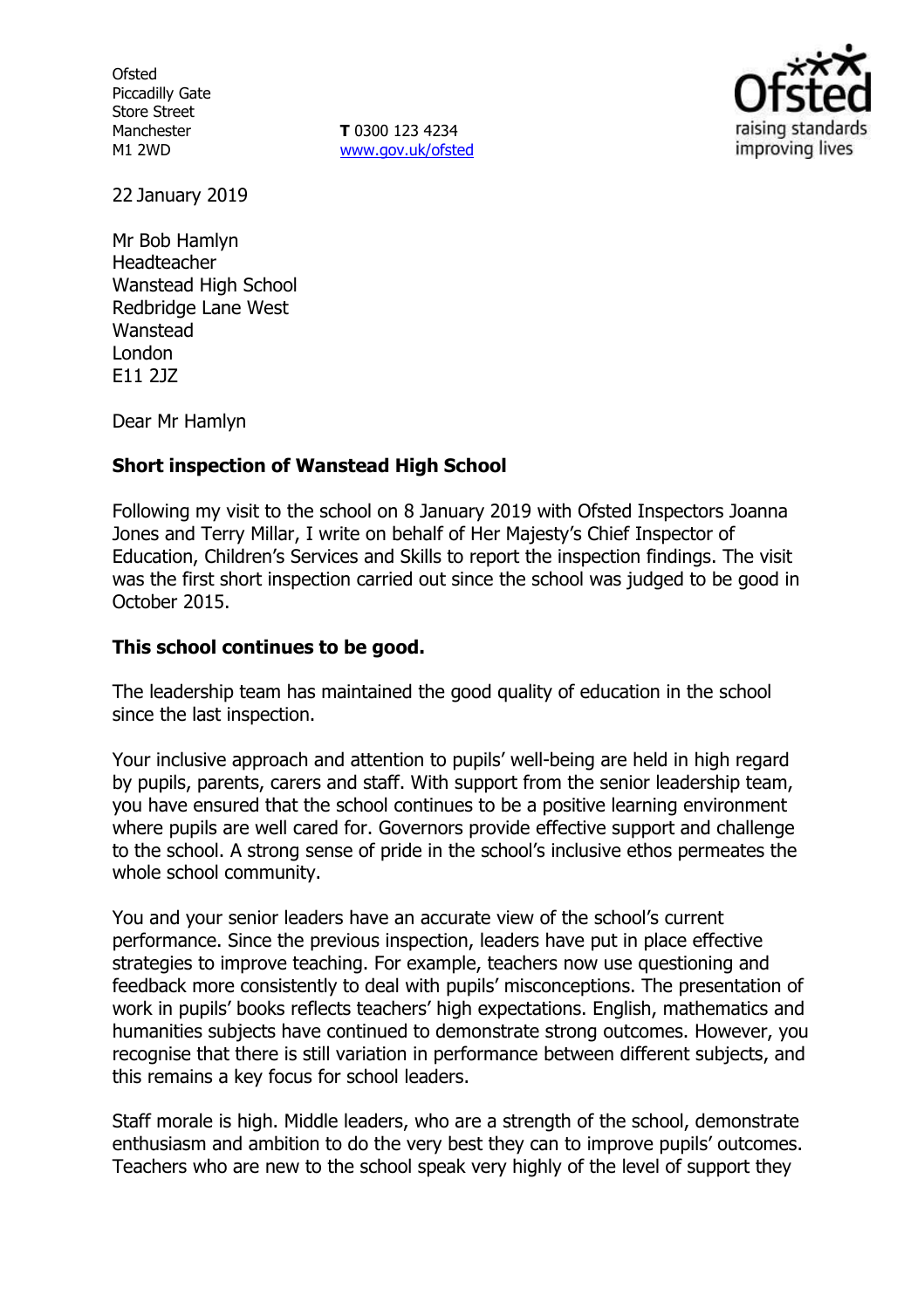

receive. Similarly, teachers who are new to the profession or in training value their professional development.

The vast majority of pupils who met with inspectors said they were well supported in their academic and wider needs. Pupils value greatly the range of extra-curricular opportunities provided for them. For example, they spoke warmly about the drama and music productions.

## **Safeguarding is effective.**

There is a strong culture of safeguarding in the school. The leadership team has ensured that all safeguarding arrangements are fit for purpose. Records of checks on employees, governors and volunteers are carefully recorded and up to date. Staff are aware of their safeguarding duties and clear about how to follow up any concerns or issues. Governors monitor regularly the school's safeguarding systems and understand their statutory responsibilities. Staff and governors are fully aware of local risks, and leaders work effectively in partnership with other agencies to mitigate these.

Pupils learn how to keep safe from harm and how to manage risks. They value the wide range of activities to support their well-being, particularly assemblies on knife crime and road safety. They spoke positively about the 'kindness project', which rewards positive behaviour. Pupils feel listened to and say they know who to talk to if they have a concern. The majority of parents and pupils who completed the online surveys would recommend the school to others. One parent wrote to the inspection team personally to say, 'Wanstead High School and its staff are doing a very good job on a day-to-day basis to make a difference.'

# **Inspection findings**

- We first agreed to look at how leaders have ensured that the curriculum promotes strong progress and outcomes for all groups of pupils. This is because of variability in subject examination results for the last two years, and the possibility that some pupils did not take the most appropriate courses.
- Leaders review the design and implementation of the curriculum regularly to ensure that it meets all pupils' needs. The curriculum includes a wide range of courses and offers breadth of choice. The school provides effective information, advice and guidance for pupils and parents, with a clear focus on successful progression to the next stage of education, employment or training. Pupils told inspectors that they valued the support from their teachers when deciding what 'free choice' GCSE subjects to study in key stage 4.
- $\blacksquare$  Even so, it is evident that the courses chosen by some pupils in the past contributed to lower grades than should have been expected. Additionally, a lower proportion of pupils than found nationally chose to study a modern foreign language, including some with high prior attainment. Rightly, it remains a school priority to provide accurate information and the best advice to pupils in making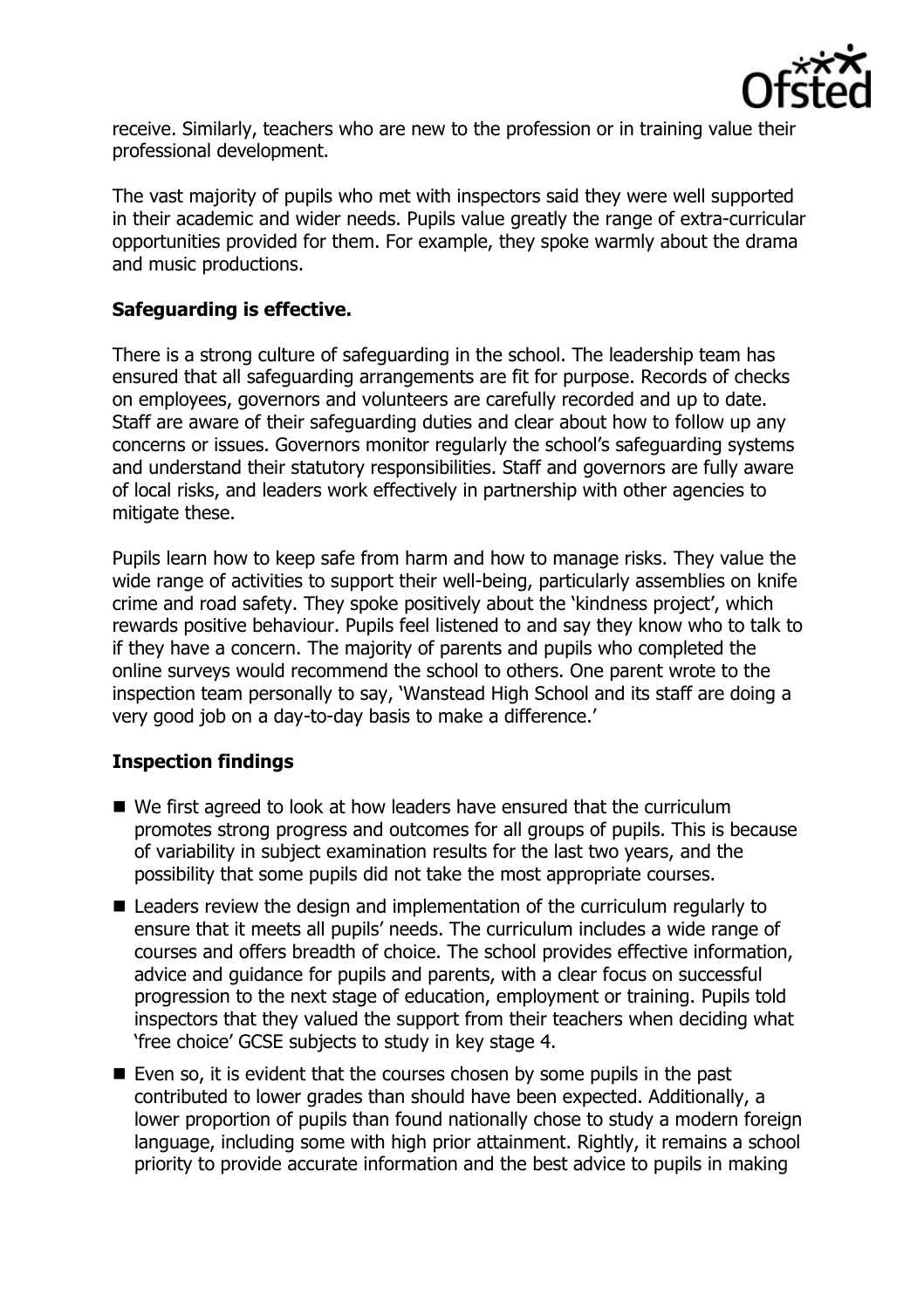

course choices. For example, this year, all Year 9 pupils will receive personal careers interviews as part of the guidance process.

- Another factor which has contributed to variability in performance  $-$  as acknowledged by school leaders – was weaker provision in subjects such as media studies, sociology and business. A range of actions have been taken to raise performance in these subject areas as pupils work towards the 2019 GCSE examinations. The school's assessment information suggests that these actions are beginning to make an impact.
- We next agreed to evaluate the effectiveness of the school's strategies for improving provision and outcomes in science. This is because the progress made by pupils in science in the last two years was below that in other subjects.
- Leaders had identified that outcomes in science needed to be improved and took appropriate actions with regard to staffing and to improve teaching and learning. There is evidence of the impact of these actions in key stage 4 and the sixth form, where the quality of science teaching is stronger. In key stage 3, visits to classrooms and pupils' work in books show inconsistencies in practice, including in curriculum planning. As a consequence, pupils are not gaining the grounding in science that they need as preparation for GCSE study.
- Finally, we considered how school leaders have ensured that good-quality teaching meets the needs of all learners, including pupils with special educational needs and/or disabilities (SEND) and the most able pupils. This is because – in the past – pupils with SEND have not made the same progress as other pupils. Additionally, 2018 GCSE outcomes showed a decline in the progress made by pupils who had entered the school with high prior attainment.
- **Inspectors saw strong practice in English and mathematics. Pupils across the** range of attainment showed commitment to improving their work in response to teachers' guidance. Consequently, pupils from all starting points make strong progress in English and mathematics. In a Year 9 mathematics lesson, for example, the most able pupils used subject terminology confidently, applying different methods to solving problems and so deepening their understanding.
- $\blacksquare$  In a range of subjects, effective use was made of questioning to provide both support and challenge to pupils. This was particularly successful in identifying pupils' misconceptions and providing the necessary explanation or support to improve pupils' understanding. For example, in modern foreign language lessons, pupils from different starting points were challenged appropriately by their teachers to think about how to extend their responses.
- $\blacksquare$  The leadership of pupils with SEND is now stronger than in the past. These pupils are well supported and, as a result, are making improved progress.
- $\blacksquare$  However, it remains the case that some pupils with high prior attainment are not provided with consistent challenge to enable them to reach their potential. The school's own assessment information shows that – within a broadly improving picture – their progress is not as strong as that of middle- and lower-attaining pupils.